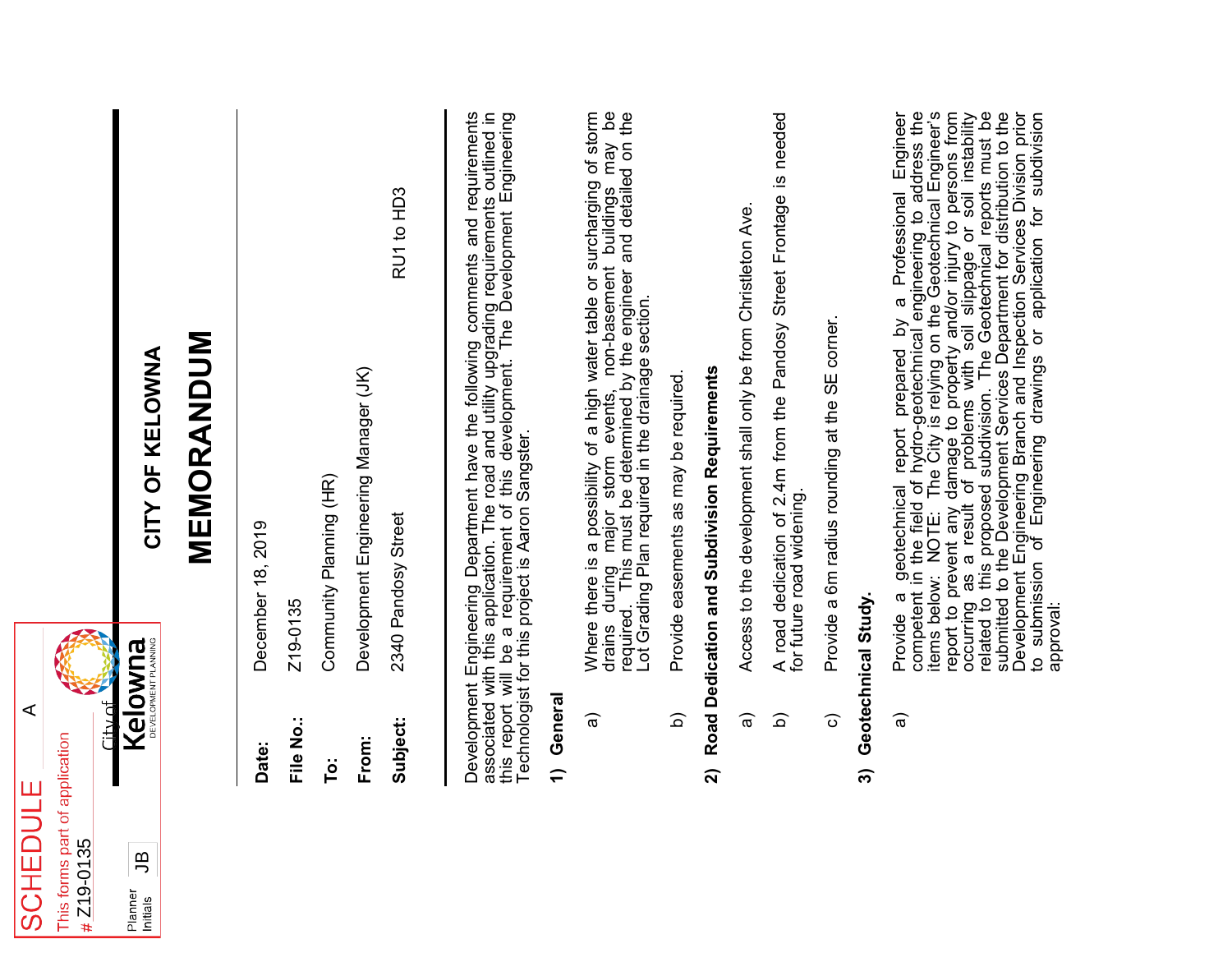$\cdot$   $\pm$ 

- Area ground water characteristics, including any springs and overland<br>surface drainage courses traversing the property. Identify any<br>monitoring required. surface drainage courses traversing the property. Identify any i. Area ground water characteristics, including any springs and overland monitoring required.
- ii. Site suitability for development. Site suitability for development ωĖ
- areas, sulphate content, unsuitable iii. Site soil characteristics (i.e. fill areas, sulphate content, unsuitable soils such as organic material, etc.). soils such as organic material, etc.). ₹ soil characteristics (i.e. Site iΞ
- and iv. Any special requirements for construction of roads, utilities and utilities roads, special requirements for construction of building structures. building structures. Any Σ.
- Restrictive v. Recommendations for items that should be included in a Restrictive Recommendations for items that should be included in a Covenant.  $\mathbf{r}$
- Recommendations for roof drains, perimeter drains and septic tank vi. Recommendations for roof drains, perimeter drains and septic tank effluent on the site. effluent on the site.  $\overline{5}$
- Any items required in other sections of this document. vii. Any items required in other sections of this document.  $\ddot{\bar{\bar{z}}}$

Additional geotechnical survey may be necessary for building foundations, Additional geotechnical survey may be necessary for building foundations,<br>etc

### **4) Water**

- The property is located within the City of Kelowna service area. The existing lot is serviced with a 19mm diameter water service. Only one service will be permitted to the site or per property. The applicant, at his cost, a) The property is located within the City of Kelowna service area. The cost, will arrange for the removal of the existing service and the existing lot is serviced with a 19mm diameter water service. Only one service will be permitted to the site or per property. The applicant, at his installation of one new larger metered water service if needed. କ
- The developer's consulting engineer will determine the domestic and fire<br>protection requirements of this proposed development and establish<br>hydrant requirements and service needs. The bylaw requirement for hydrant requirements and service needs. The bylaw requirement for<br>commercial zoning is 150l/s and is available at the site. If it is determined<br>that upgrades to any other existing water distribution system must be<br>made to commercial zoning is 150l/s and is available at the site. If it is determined that upgrades to any other existing water distribution system must be b) The developer's consulting engineer will determine the domestic and fire protection requirements of this proposed development and establish hydrant requirements and service needs. The bylaw requirement for made to achieve the required fire flows, additional bonding will be <u>ର</u>
- An approved backflow protection devise must also be installed on site as c) An approved backflow protection devise must also be installed on site as required by the City Plumbing Regulation and Water Regulation bylaws. required by the City Plumbing Regulation and Water Regulation bylaws.  $\widehat{\circ}$
- inside a building on the water service inlet as required by the City<br>Plumbing Regulation and Water Regulation bylaws. The developer or<br>building contractor must purchase the meter from the City at the time of<br>application fo water meter is mandatory for this development and must be installed d) A water meter is mandatory for this development and must be installed inside a building on the water service inlet as required by the City Plumbing Regulation and Water Regulation bylaws. The developer or building contractor must purchase the meter from the City at the time of application for a building permit from the Inspection Services Department, and prepare the meter setter at his cost A water<br>inside ଟ

#### Sanitary Sewer **5) Sanitary Sewer** ົລ

The developer's consulting mechanical engineer will determine the development<br>requirements of this proposed development and establish the service needs.<br>Only one service will be permitted for this development. The applican cost, will arrange for the removal and disconnection of the existing service and a) The developer's consulting mechanical engineer will determine the development requirements of this proposed development and establish the service needs. Only one service will be permitted for this development. The applicant, at his the installation of one new larger service. କ

SCHEDU



 $#$ 

Planner<br>Initials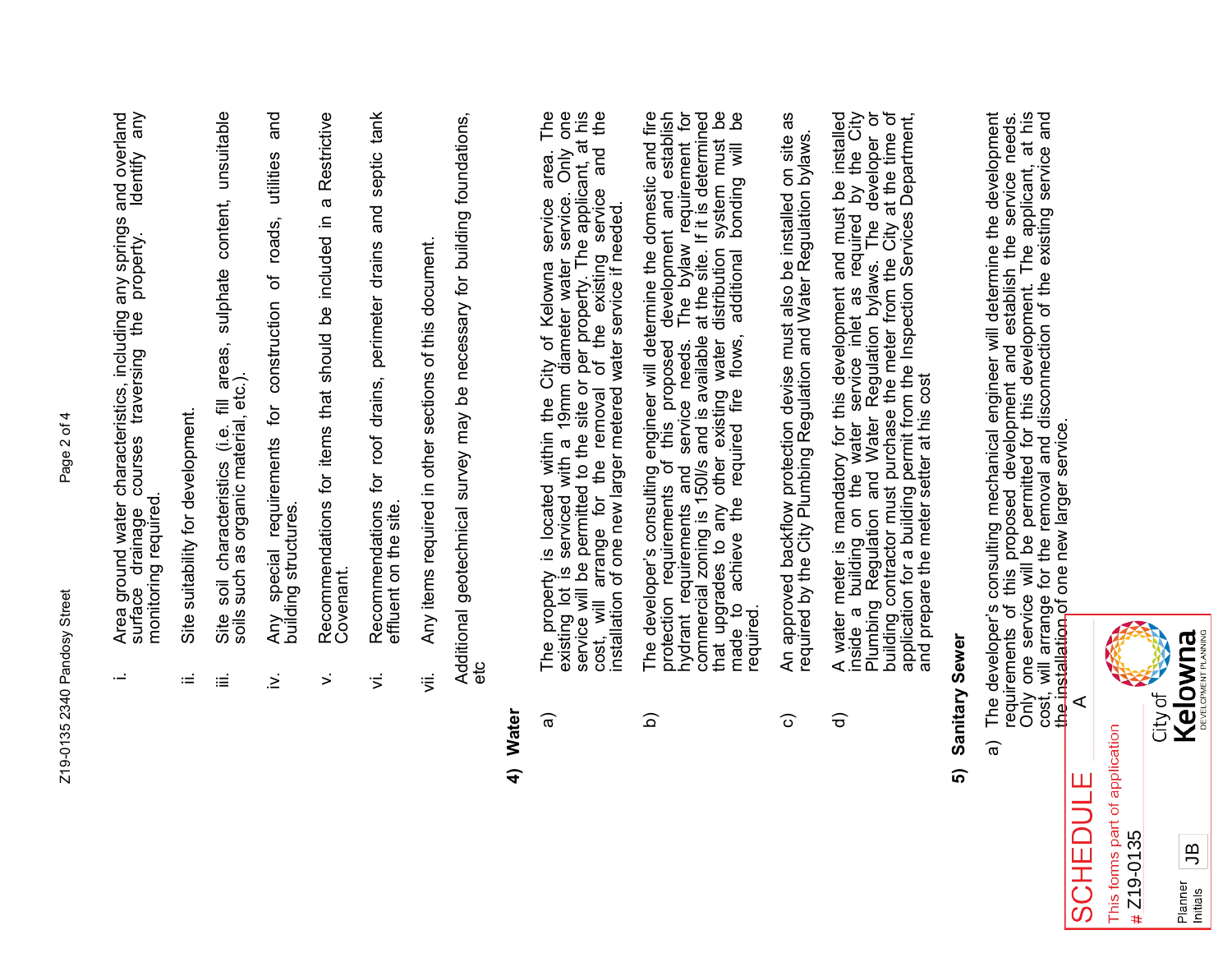#### **6) Drainage** Drainage 6

- The developer must engage a consulting civil engineer to provide a storm water<br>management plan for the site, which meets the requirements of the City Storm<br>Water Management Policy and Design Manual. The storm water managem (MBE), if applicable, and provision of a storm drainage service for the<br>development and / or recommendations for onsite drainage containment and a) The developer must engage a consulting civil engineer to provide a storm water management plan for the site, which meets the requirements of the City Storm Water Management Policy and Design Manual. The storm water management plan must also include provision of lot grading plan, minimum basement elevation (MBE), if applicable, and provision of a storm drainage service for the development and / or recommendations for onsite drainage containment and disposal systems. disposal systems. କ
- Provide a detailed Stormwater Management Plan for this development as per the<br>Subdivision, Development and Servicing Bylaw #7900. b) Provide a detailed Stormwater Management Plan for this development as per the Subdivision, Development and Servicing Bylaw #7900. <u>ි</u>

### **7) Roads**

- Frontage a) Pandosy Street is designated an 2-lane arterial road. Frontage improvements have already been completed for the existing condition. condition. existing road. arterial<br>for the designated an 2-lane<br>already been completed No further upgrades are needed at this time. No further upgrades are needed at this time. Pandosy Street is<br>improvements have କ
- $\equiv$ gutter, and  $\equiv$ separated sidewalk, irrigated landscaped boulevard, drainage system b) Christleton Ave must be upgraded to an urban standard along the full frontage of this proposed development, including curb and gutter, system including catch basins, manholes and pavement removal and replacement and re-location or adjustment of utility appurtenances if including catch basins, manholes and pavement removal an<br>replacement and re-location or adjustment of utility appurtenances<br>required to accommodate the upgrading construction Christleton Ave must be upgraded to an urban standard along the frontage of this proposed development, including curb and gut separated sidewalk, irrigated landscaped boulevard, drainage systincluding catch basins, manhole required to accommodate the upgrading construction <u>ର</u>
- and c) Curb-bulb out required at the SW corner. Similar to Pandosy St. and Curb-bulb out required at the SW corner. Similar to Pandosy St. Francis Ave. Francis Ave. ි

## and Telecommunication Services and Street Lights **8) Power and Telecommunication Services and Street Lights** Power ၜ

- All proposed distribution and service connections are to be installed<br>underground. Existing distribution and service connections, on that<br>portion of a road immediately adjacent to the site, are to be relocated and<br>installe a) All proposed distribution and service connections are to be installed installed underground as the subject properties are within the "City Center underground. Existing distribution and service connections, on that portion of a road immediately adjacent to the site, are to be relocated and Urban Center". Urban Center" ଚ
- Make servicing applications to the respective Power and<br>Telecommunication utility companies. The utility companies are required<br>to obtain the City's approval before commencing construction. b) Make servicing applications to the respective Power and Telecommunication utility companies. The utility companies are required to obtain the City's approval before commencing construction. <u>ි</u>
- Re-locate existing poles and utilities, where necessary. Remove aerial c) Re-locate existing poles and utilities, where necessary. Remove aerial trespass (es). trespass (es) ত

### Design and Construction **9) Design and Construction** ெ

- Design, construction supervision and inspection of all off-site civil works<br>and site servicing must be performed by a Consulting Civil Engineer and<br>all such work is subject to the approval of the City Engineer. Drawings<br>mu d) Design, construction supervision and inspection of all off-site civil works and site servicing must be performed by a Consulting Civil Engineer and all such work is subject to the approval of the City Engineer. Drawings must conform to City standards and requirements.  $\widehat{\sigma}$
- Engineering drawing submissions are to be in accordance with the City's<br>"Engineering Drawing Submission Requirements" Policy. Please note the<br>number of sets and drawings required for submissions. e) Engineering drawing submissions are to be in accordance with the City's "Engineering Drawing Submission Requirements" Policy. Please note the number of sets and drawings required for submissions.  $\widehat{\mathbf{e}}$
- Quality Control and Assurance Plans must be provided in accordance<br>with the Subdivision, Development & Servicing Bylaw No. 7900 (refer to<br>Part 5 and Schedule 3). f) Quality Control and Assurance Plans must be provided in accordance with the Subdivision, Development & Servicing Bylaw No. 7900 (refer to Part 5 and Schedule 3). A € Ш



 $\subset$ 

CHEI

 $\mathcal{O}$ 

JB

**Initials**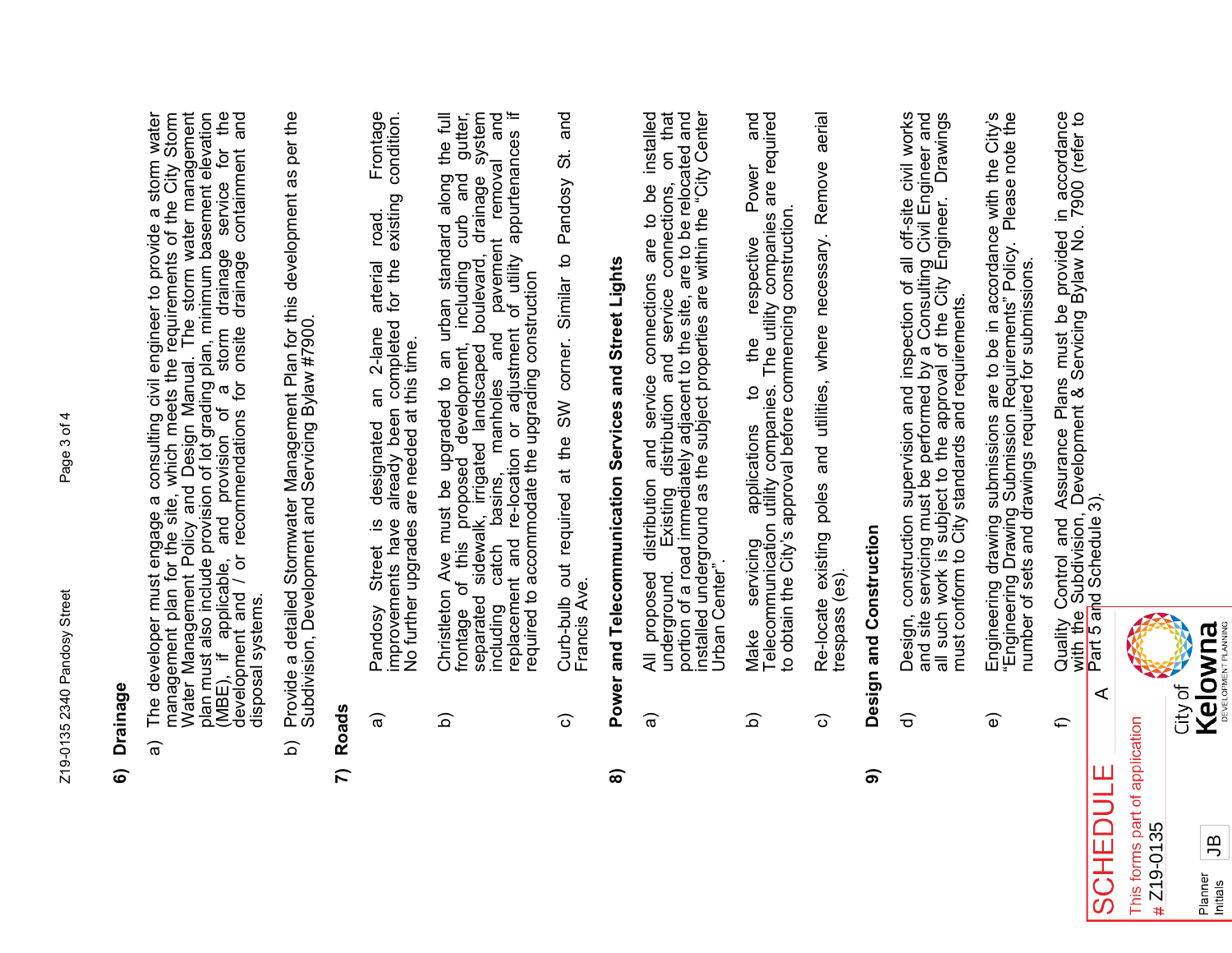- A "Consulting Engineering Confirmation Letter" (City document 'C') must<br>be completed prior to submission of any designs. g) A "Consulting Engineering Confirmation Letter" (City document 'C') must be completed prior to submission of any designs. ි
- Before any construction related to the requirements of this subdivision<br>application commences, design drawings prepared by a professional<br>engineer must be submitted to the City's Development Engineering<br>Department. The des application commences, design drawings prepared by a professional h) Before any construction related to the requirements of this subdivision engineer must be submitted to the City's Development Engineering Department. The design drawings must first be "Issued for Construction" by the City Engineer. On examination of design drawings, it may be determined that rights-of-way are required for current or future needs. determined that rights-of-way are required for current or future needs.  $\widehat{=}$

## Other Engineering Comments **10) Other Engineering Comments**  $(0)$

- a) Provide all necessary Statutory Rights-of-Way for any utility corridors corridors required, including those on proposed or existing City Lands, if required. Provide all necessary Statutory Rights-of-Way for any utility corrid<br>required, including those on proposed or existing City Lands, if required କ
- If any road dedication affects lands encumbered by a Utility right-of-way (such as Terasen, etc.) please obtain the approval of the utility prior to application for final subdivision approval. Any works required by the uti b) If any road dedication affects lands encumbered by a Utility right-of-way (such as Terasen, etc.) please obtain the approval of the utility prior to application for final subdivision approval. Any works required by the utility as a consequence of the road dedication must be incorporated in the construction drawings submitted to the City's Development Manager.  $\widehat{\Omega}$

# Servicing Agreements for Works and Services **11) Servicing Agreements for Works and Services**  $11)$

- A Servicing Agreement is required for all works and services on City<br>lands in accordance with the Subdivision, Development & Servicing<br>Bylaw No. 7900. The applicant's Engineer, prior to preparation of<br>Servicing Agreements, b) A Servicing Agreement is required for all works and services on City lands in accordance with the Subdivision, Development & Servicing Bylaw No. 7900. The applicant's Engineer, prior to preparation of Servicing Agreements, must provide adequate drawings and estimates for the required works. The Servicing Agreement must be in the form as for the required works. The Servicing<br>described in Schedule 2 of the bylaw. described in Schedule 2 of the bylaw. <u>ର</u>
- Part 3, "Security for Works and Services", of the Bylaw, describes the Bonding and Insurance requirements of the Owner. The liability limit is not to be less than \$5,000,000 and the City is to be named on the insurance pol c) Part 3, "Security for Works and Services", of the Bylaw, describes the Bonding and Insurance requirements of the Owner. The liability limit is not to be less than \$5,000,000 and the City is to be named on the insurance policy as an additional insured. ত

### Charges and Fees **12) Charges and Fees** 12)

- Development Cost Charges (DCC's) are payable a) Development Cost Charges (DCC's) are payable  $\widehat{\mathfrak{a}}$
- Fees per the "Development Application Fees Bylaw" include: b) Fees per the "Development Application Fees Bylaw" include:  $\widehat{\Omega}$
- Street/Traffic Sign Fees: at cost if required (to be determined after i) Street/Traffic Sign Fees: at cost if required (to be determined after  $\equiv$
- ii) Survey Monument, Replacement Fee: \$1,200.00 (GST exempt) exempt) design).<br>Survey Monument, Replacement Fee: \$1,200.00 (GST<br>only if disturbed. only if disturbed. ≘
- Engineering and Inspection Fee: 3.5% of construction value (plus<br>GST). iii) Engineering and Inspection Fee: 3.5% of construction value (plus ≘

\_\_\_\_\_\_\_\_\_\_\_\_\_\_\_\_ \_\_\_\_\_\_\_\_\_\_\_\_\_\_\_\_\_\_\_\_\_\_\_\_\_\_\_\_\_\_\_\_\_\_ **Kay** s Kay, P.Ei⁄ig. ames

James Kay, P.Emg. Development Engineering Manager James Kay, P.El⁄ig.<br>Development Engineering Manager<br>AS